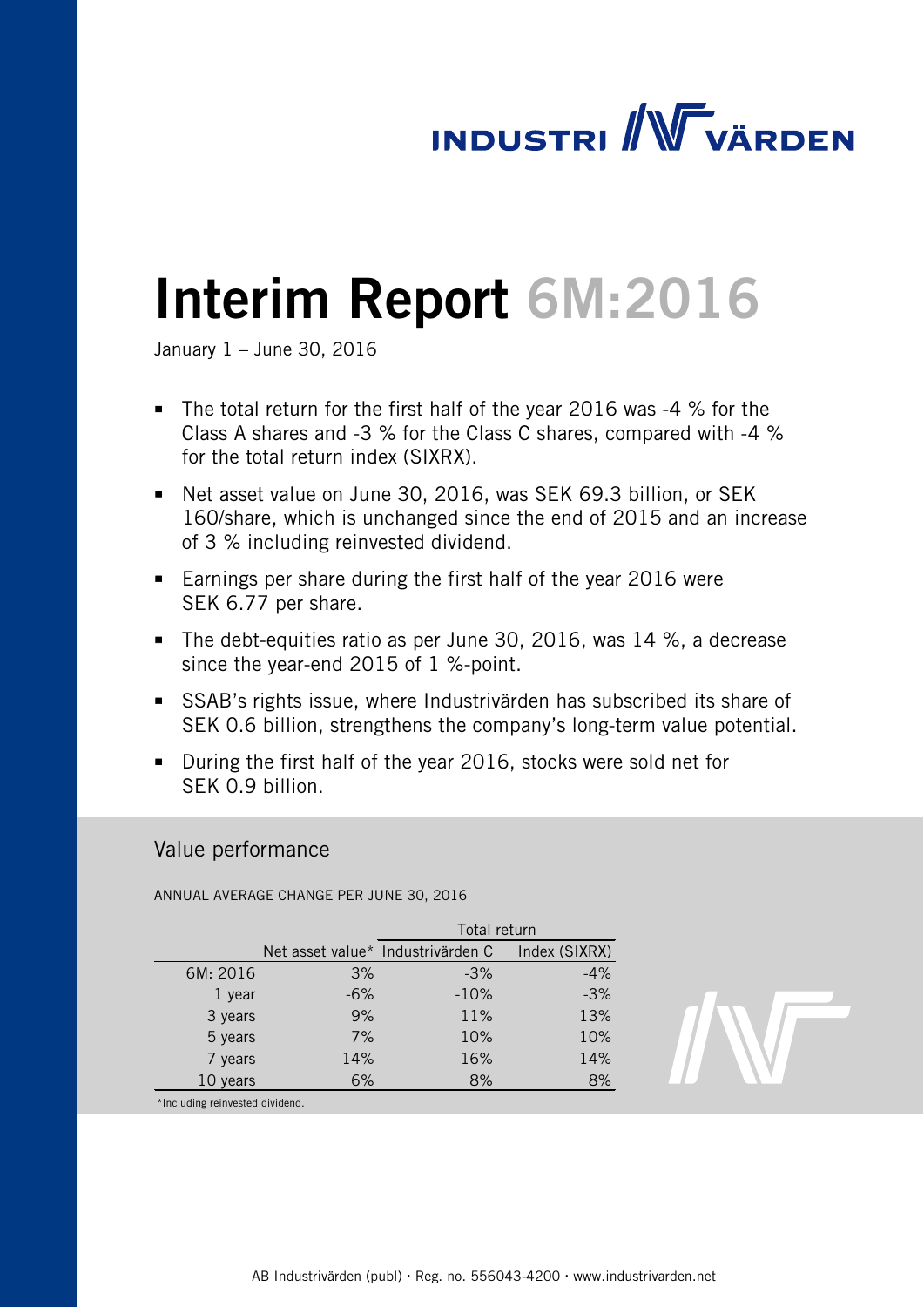# Great uncertainty after Brexit referendum

The day after Britain's referendum we woke up to a new reality, with the British people voting in favor of an exit from the European Union. The result of this referendum has sent a shock wave of turbulence through the financial markets. On the first day of trading after the referendum, the Stockholm Stock Exchange lost 8%, but has since recovered.

The uncertainty surrounding the consequences of the referendum's outcome in political circles and on the real economy will likely remain for a long time. The UK is an important market for several of our portfolio companies, which will now have to work with somewhat changed conditions going forward.

Personally I feel that a cohesive and well-working EU is important for building competitiveness in Europe and thereby for creating favorable conditions for European companies in the ever-growing global competition. Hopefully the situation that has now arisen will compel the EU to focus on the most central issues facing its citizens.

# Net asset value growth better than the stock market during the first half

On June 30, 2016, net asset value amounted to SEK 69.3 billion, or SEK 160 per share, which is unchanged since the end of 2015 and an increase of 3% including reinvested dividend. During the same period, we sold stocks for a net value of SEK 0.9 billion. At the end of the period, the portfolio value was SEK 80.5 billion, and net debt was SEK 11.2 billion, corresponding to a debt-equities ratio of 14%. This represents a decrease in the debtequities ratio by 1 percentage point during the first half of the year. The total return for Industrivärden's Class A and C shares was -4% and -3%, respectively, compared with -4% for the return index.

During the first half year our investments in Sandvik, SSAB and Volvo – companies that are in the midst of major change processes – performed better than the stock market. The same applies for SCA and Skanska. Handelsbanken and ICA Gruppen was in line with the market. Ericsson, however, performed below the market.

# Varied performance for the portfolio companies

The Swedish economy remains strong, which is having a positive effect above all on the portfolio companies with a large share of local business. In many cases the more internationally active portfolio companies are encountering weak demand. The tough market situation is especially tangible for companies that manufacture and sell investment goods. Low capacity utilization and uncertain future growth prospects are damping the willingness to invest in

several sectors. Companies are dealing with this situation through cost-cutting, continued automation, innovation and an increased service/aftermarket content. As a longterm active owner we attach great importance to ensuring that our portfolio companies have a keen ability to adapt, that they capitalize on future opportunities, and that they have a favorable financial position and flexibility.

Several of Industrivärden's portfolio companies are showing stable development, which is illustrated by the fact that they have altogether generated a favorable dividend yield for their shareholders. At mid-year the dividend yield for the portfolio companies was 3.8%.

# SSAB's rights issue strengthens long-term value potential

As a long-term active owner in SSAB we subscribed for our portion of the rights issue of in total approximately SEK 5 billion that was carried out at the end of June 2016. The rights issue, together with refinancing activities and internal measures, creates the financial stability needed to further develop the company in a tough steel market. We have a positive view of SSAB's strategic plan, which takes aim at greater specialization and attaining leading positions in selected niches.

# Intensive work with portfolio companies

The very core of active ownership involves participating in board work and monitoring and evaluating our portfolio companies and their business environments from a longterm ownership perspective. Based on our conclusions we are engaged in an ongoing dialog with our portfolio companies in an effort to enhance value creation over time. Parallel with this, we are also analyzing a number of potential new investments in stock market companies. We are not in any hurry, however, and will act when the conditions are right.

The board composition in our portfolio companies is of vital importance. With the annual meeting season now behind us, I can affirm that a number of constructive changes have been made in the boards of our portfolio companies. Evaluating and adapting these boards to the situations that the companies find themselves in is a continuous process that we are focusing on with utmost importance.

*Helena Stjernholm*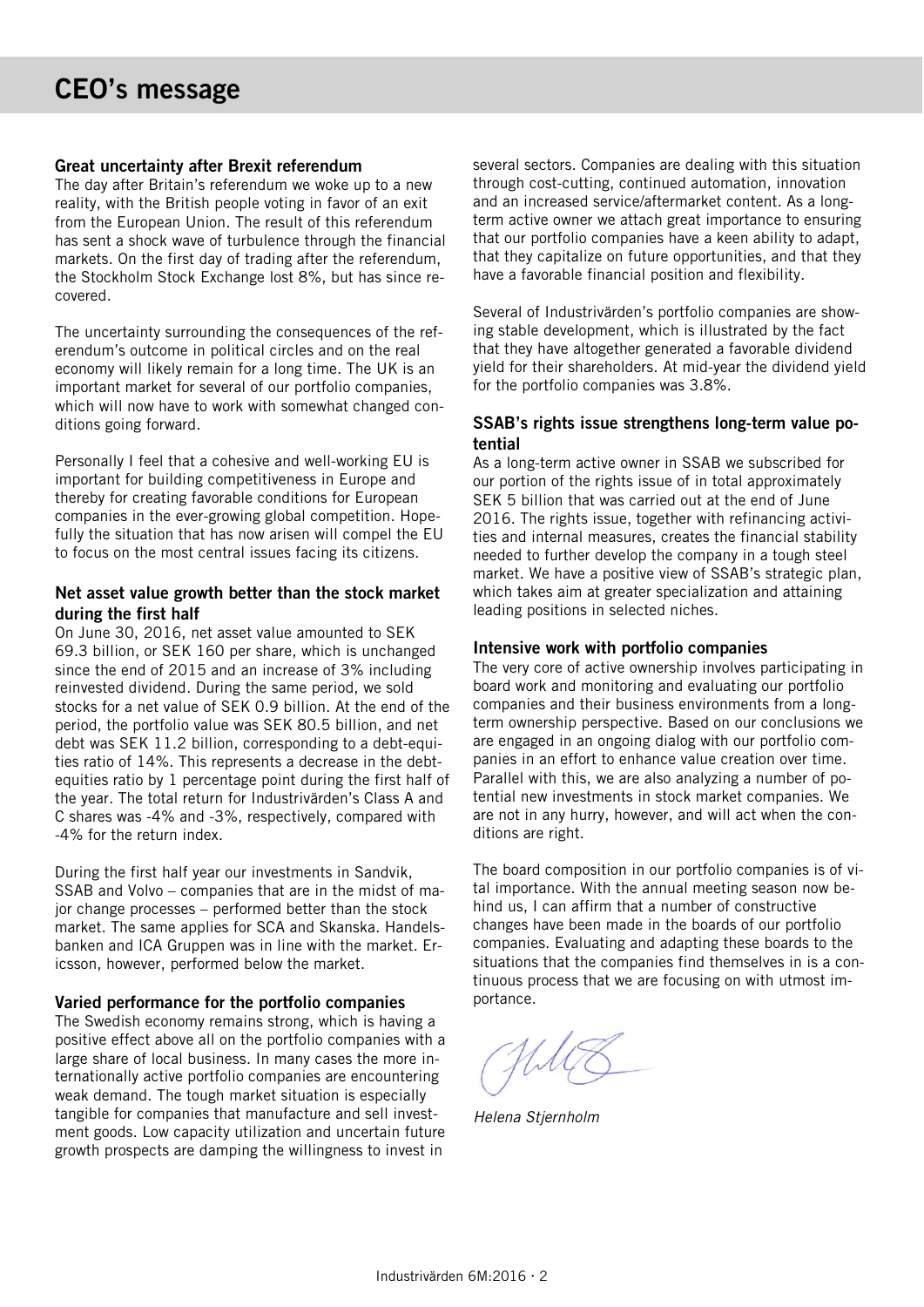# **Overview**

# Industrivärden in brief

Industrivärden conducts long-term asset management that creates value through active ownership. The long-term goal is to increase net asset value and thereby generate a return for Industrivärden's shareholders that exceeds the market's required rate of return. Taking into account the risk profile of the portfolio's investments, the shareholders are to be given a total return which over time is higher than the average for the Stockholm Stock Exchange.

In February 2016 Industrivärden's board adopted a new, refined strategy. The aim is to enhance the return on Industrivärden's stock over time. Important changes include a stronger corporate governance model, a broader investment universe, and greater capacity and flexibility to act over time.

# EQUITIES PORTFOLIO, JUNE 30, 2016



# COMPOSITION OF EQUITIES PORTFOLIO AND NET ASSET VALUE

|                                           | 6/30/2016     |                          |       |             |          | 6M: 2016        |                 |                     |
|-------------------------------------------|---------------|--------------------------|-------|-------------|----------|-----------------|-----------------|---------------------|
|                                           |               | Share of<br>ownership, % |       |             |          | Market value    | Total<br>return | TR for<br>the stock |
|                                           |               |                          |       | Share of    |          |                 |                 |                     |
| <b>Portfolio companies</b>                | No. of shares | Capital                  | Votes | value, %    |          | SEK M SEK/share | <b>SEK M</b>    | %                   |
| Handelsbanken A                           | 194 623 948   | 10.1                     | 10.2  | 25          | 19813    | 46              | $-1053$         | $-5$                |
| <b>SCA A</b>                              | 35 250 000    | 9.5                      | 29.8  | 22          | 9479     | 42              | 1967            | 12                  |
| <b>SCAB</b>                               | 31 550 000    |                          |       |             | 8486     |                 |                 |                     |
| Sandvik                                   | 147 584 257   | 11.8                     | 11.8  | 15          | 12 3 6 0 | 29              | 1807            | 16                  |
| Volvo A                                   | 142 154 571   | 6.7                      | 21.3  | 15          | 11 785   | 27              | 716             | 6                   |
| ICA Gruppen                               | 20 625 000    | 10.3                     | 10.3  | 7           | 5811     | 13              | $-333$          | $-5$                |
| Ericsson A                                | 86 052 615    | 2.6                      | 15.1  | 7           | 5 3 7 4  | 12              | $-1195$         | $-18$               |
| Skanska A                                 | 12 667 500    | 6.9                      | 23.9  | 6           | 2 2 2 2  | 12              | 540             | 11                  |
| Skanska B                                 | 16 343 995    |                          |       |             | 2867     |                 |                 |                     |
| <b>SSAB A</b>                             | 63 105 972    | 11.6                     | 18.3  | 3           | 1 2 2 9  | 5               | 109             | 14                  |
| <b>SSAB B</b>                             | 754 985       |                          |       |             | 12       |                 |                 |                     |
| SSAB BTA* B                               | 55 878 333    |                          |       |             | 888      |                 |                 |                     |
| Other                                     |               |                          |       | $\mathbf 0$ | 188      | 0               | $\mathbf 1$     |                     |
| <b>Equities portfolio</b>                 |               |                          |       | 100         | 80 514   | 186             | 2 5 5 8         | 3                   |
| Interest-bearing net debt                 |               |                          |       |             | $-11232$ | $-26$           | Index:          | $-4$                |
| of which, convertible bond                |               |                          |       |             | $-5105$  | $-12$           |                 |                     |
| Net asset value                           |               |                          |       |             | 69 282   | 160             |                 |                     |
| Debt-equities ratio                       |               |                          |       |             |          | 14%             |                 |                     |
| Net asset value after full conversion     |               |                          |       |             |          | 160             |                 |                     |
| Debt-equities ratio after full conversion |               |                          |       |             |          | 8%              |                 |                     |

\*BTA Paid subscribed shares.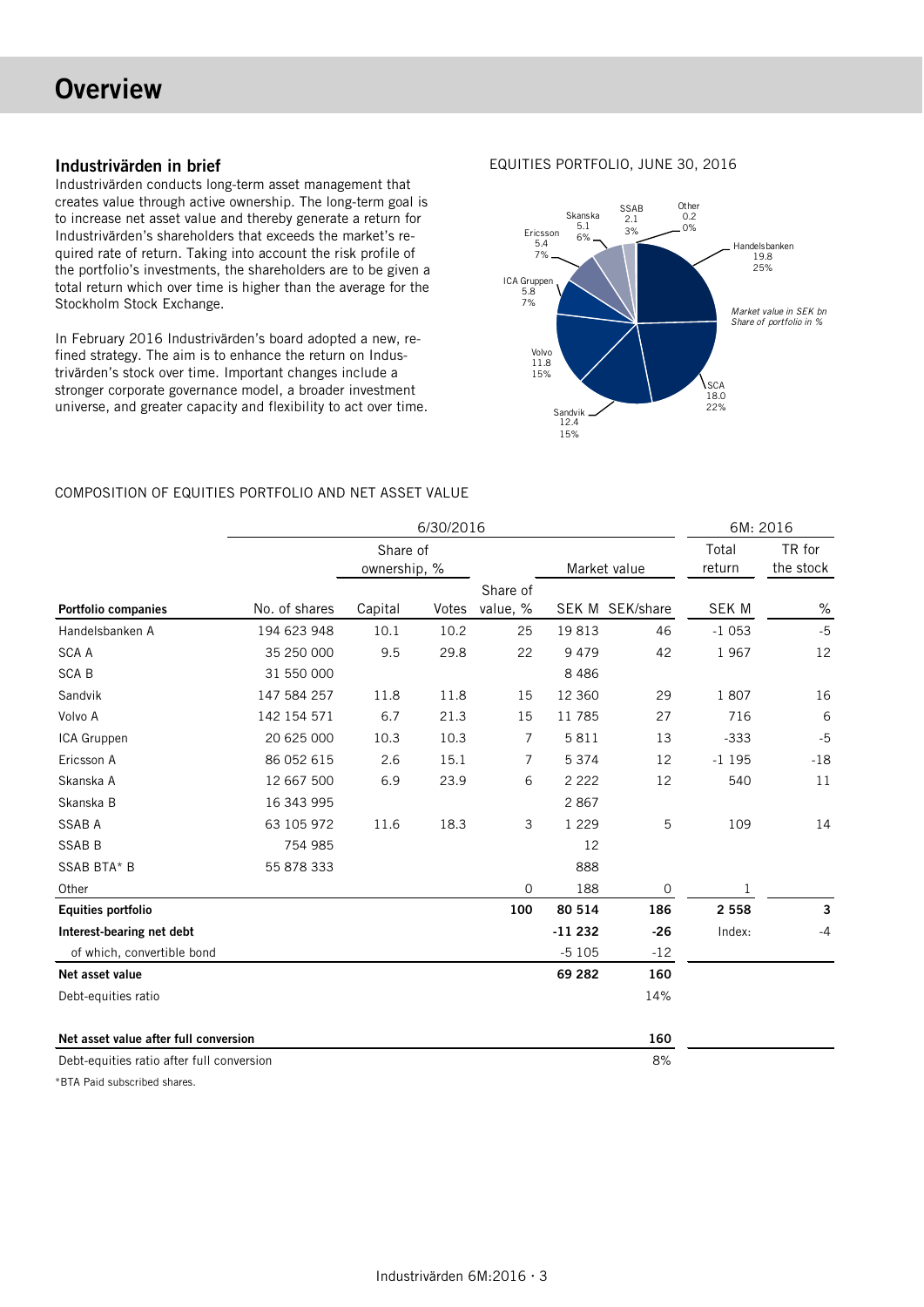# Net asset value

Net asset value on June 30, 2016, was SEK 69.3 billion, or SEK 160 per share, an increase of SEK 2.4 billion, or SEK 5 per share including reinvested dividend, equivalent to 3%, during the first half of the year compared with -4 % for the Stockholm Stock Exchange's total return index (SIXRX).

During the last ten-year period, net asset value grew by 2 % per year and by 6 % per year including reinvested dividend. The SIXRX total return index increased by 8 % during the same period.

# DEVELOPMENT OF NET ASSET VALUE 6M:2016

|                           | 6/30/2016 |     | 12/31/2015   |                            |  |
|---------------------------|-----------|-----|--------------|----------------------------|--|
|                           | SFK bn    |     |              | SEK/share SEK bn SEK/share |  |
| Equities portfolio        | 80.5      | 186 | 81.8         | 189                        |  |
| Interest-bearing net debt | $-11.2$   |     | $-26 - 12.6$ | $-29$                      |  |
| Adjustment exchangeable   | -         |     | $-0.1$       |                            |  |
| Net asset value           | 69 3      |     | 69 1         | 160                        |  |

#### DEVELOPMENT OF NET ASSET VALUE, 10 YEARS



#### CONTRIBUTION ANALYSIS OF SHAREHOLDINGS 6M:2016



# PERFORMANCE OF SHAREHOLDINGS, 3 YEARS

|                            | Annual average  |
|----------------------------|-----------------|
| 6/30/2016                  | total return, % |
| Handelsbanken              | 10              |
| <b>SCA</b>                 | 20              |
| Volvo                      |                 |
| Sandvik                    | 5               |
| ICA Gruppen                | 20              |
| Ericsson                   | $-1$            |
| Skanska                    | 21              |
| <b>SSAB</b>                | $-14$           |
| Total return index (SIXRX) | 13              |

#### INVESTMENT ACTIVITY 6M:2016

| Stock              |            | No. shares Amount (SEK bn) |
|--------------------|------------|----------------------------|
| Purchases of stock |            |                            |
| SSAB BTA B         | 55 878 333 | $-0.6$                     |
| SSAB A             | 5 000 000  | $-0.1$                     |
| SHB A              | 638 911    | $-0.1$                     |
| Sales of stock     |            |                            |
| <b>SCA B</b>       | 4 000 000  | 1.0                        |
| Skanska B          | 1 000 000  | 0.2                        |
| Volvo B            | 1 500 000  | 0.1                        |
| ICA Gruppen        | 500 000    | 0.1                        |
| Sandvik            | 1 000 000  | 0.1                        |
| Other              |            | 0.1                        |
| Total              |            | 0.9                        |

# Equities Portfolio

During the first half of the year 2016 the value of the equities portfolio, adjusted for purchases and sales, decreased by SEK 0.4 billion. On June 30, 2016 the equities portfolio amounted to SEK 80.5 billion, or SEK 186 per share. The shareholdings in SCA and Sandvik made significant positive contributions to the equities portfolio's value performance, while the shareholdings in Ericsson and Handelsbanken had the most negative contribution impact.

During the last three-year period the shareholdings in Skanska, ICA Gruppen and SCA have had higher total returns than the total return index (SIXRX), while the shareholdings in SSAB, Ericsson, Volvo and Sandvik have had lower total returns than the total return index. The shareholding in Handelsbanken generated total return on par with the total return index.

# Cash flow

#### *Investment activities*

During the first half of the year 2016 stocks were sold net for SEK 0.9 billion. The largest stock sale was in SCA, for SEK 1.0 billion. The largest purchase was the participation in SSAB's rights issue for SEK 0.6 billion.

#### *Dividend*

The Annual General Meeting on May 9, 2016 approved the Board of Directors' proposal of a dividend of SEK 5.00 per share (6.25). The total dividend payout amounted to SEK 2 162 M (2 702).

#### *Management cost*

The management cost during the first half of the year 2016 amounted to SEK 60 M (171, of which one-off costs of approx. 90), which on a yearly basis corresponded to 0.15 % of the equities portfolio's value on June 30, 2016.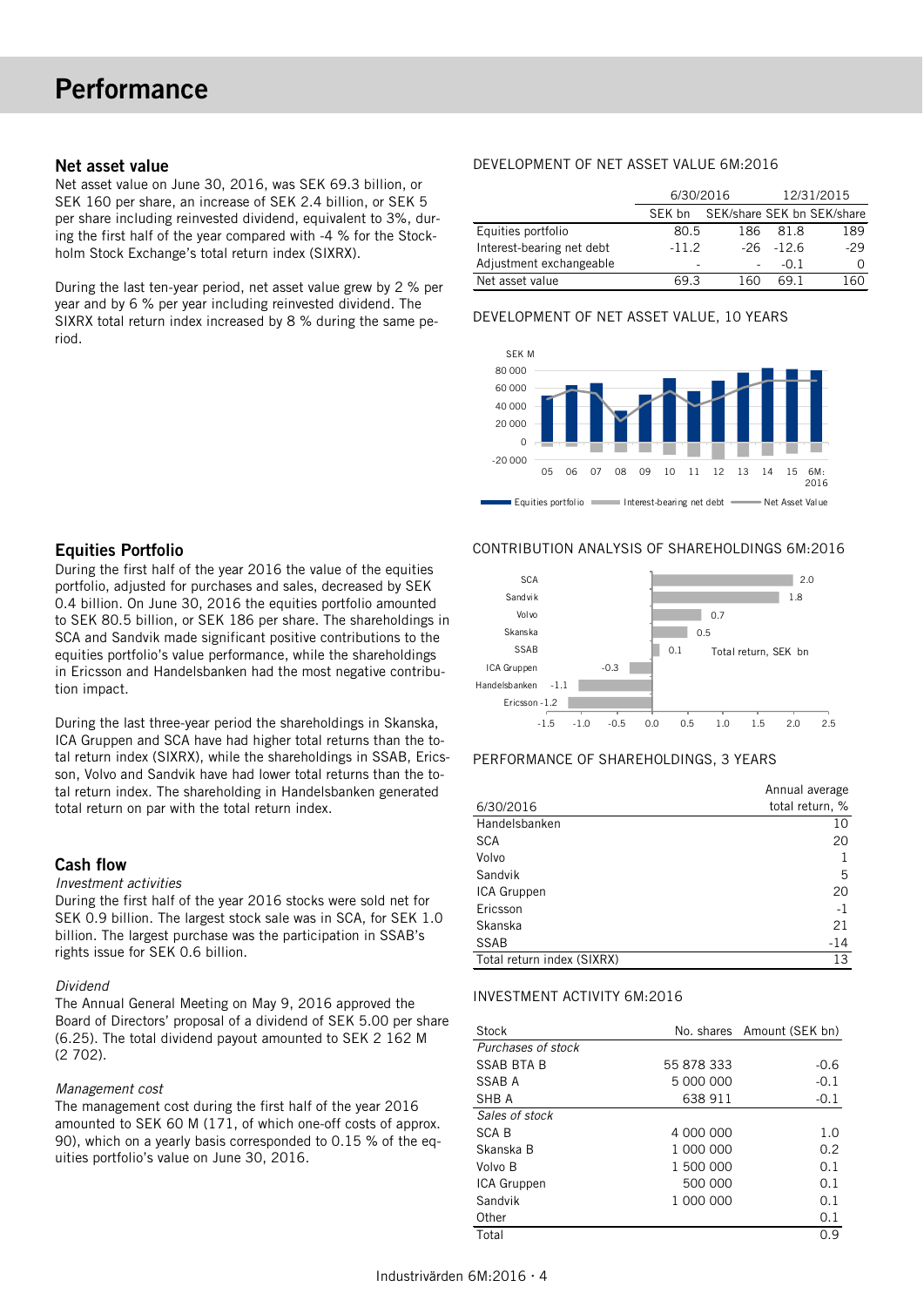# Net debt

Interest-bearing net debt amounted to SEK 11.2 billion on June 30, 2016. The debt-equities ratio was 14 %, and the equity ratio was 84 % (83). The debt-equities ratio is calculated as interest-bearing net debt in relation to the market value of the equities portfolio.

Upon full conversion of the outstanding convertible bond, totaling SEK 5.1 billion, interest-bearing net debt amounts to SEK 6.1 billion, with a debt-equities ratio of 8 %.

On June 30, 2016, interest-bearing liabilities had an average capital duration of slightly more than 2.5 years and carried an average interest rate of approximately 1.8 %. Current unutilized committed bank loans that can be used for refinancing needs amounts to SEK 5 billion.

No part of Industrivärden's borrowings is conditional on any covenants. On February 11, 2016, Standard & Poor's upgraded Industrivärden's credit rating to A/Stable/A-1.

#### FINANCING, JUNE 30, 2016

|                   | Framework,<br><b>SEK M</b> | Utilized<br>amount.<br><b>SEK M</b> | Maturity |
|-------------------|----------------------------|-------------------------------------|----------|
| Convertible bond  |                            | 5 1 0 5                             | 2017     |
| Exchangeable bond |                            | 4 2 1 3                             | 2019     |
| Bank loans        |                            | 2 0 0 0                             | 2017     |
| MTN-program       | 8 0 0 0                    | 500                                 | 2018     |
| Commercial paper  | 2 0 0 0                    | 300                                 | 2016     |

#### CONVERTIBLE AND EXCHANGEABLE BONDS JUNE 30, 2016

|                  | Convertible bond  | Exchangeable bond |
|------------------|-------------------|-------------------|
| Nominal amount   | <b>EUR 550 M</b>  | SEK 4.4 bn        |
| Term             | 2011-2017         | 2014-2019         |
| Underlying       | Industrivärden    | ICA Gruppen       |
| Coupon           | 1.875%            | $0.0\%$           |
| Conversion price | SEK 167.05/share* | SEK 296.34/share  |

\*Conversion price of SEK 157.57/share (EUR 17.74/share), but current price level of SEK 9.42/EUR 1 gives the above stated actual conversion price. For further information on the convertible bond, see Note 15 in the 2015 Annual Report.

# Industrivärden share data

The market prices for Industrivärden's Class A and C shares were SEK 147.10 and SEK 136.10 on June 30, 2016. At year-end 2015 the corresponding market prices were SEK 158.90 and SEK 145.10.

The total return for Industrivärden's Class A and C shares during the first half of the year 2016 were -4 % and -3 %, respectively, compared with -4 % for the total return index. The total returns for Industrivärden's shares over longer periods of time are shown in the table on page 1.

At the 2011 Annual General Meeting, a share conversion clause was added to the Articles of Association. Shareholders have the right at any time to request conversion of Class A shares to Class C shares. No shares were converted during the first half of the year 2016.

#### SHARE STRUCTURE, JUNE 30, 2016

|                        |                |              | Capital. | Votes. |
|------------------------|----------------|--------------|----------|--------|
| Share class            | No. of shares* | No. of votes | ℅        | %      |
| $A(1 \text{ vote})$    | 268 185 430    | 268 185 430  | 62.O     | 94.2   |
| $C(1/10 \text{ vote})$ | 164 155 841    | 16 415 584   | 38.0     | 5.8    |
| Total                  | 432 341 271    | 284 601 014  | 100.O    | 100.O  |

\*Upon full conversion of the outstanding convertible bond a maximum of 31.0 million Class C shares would be added.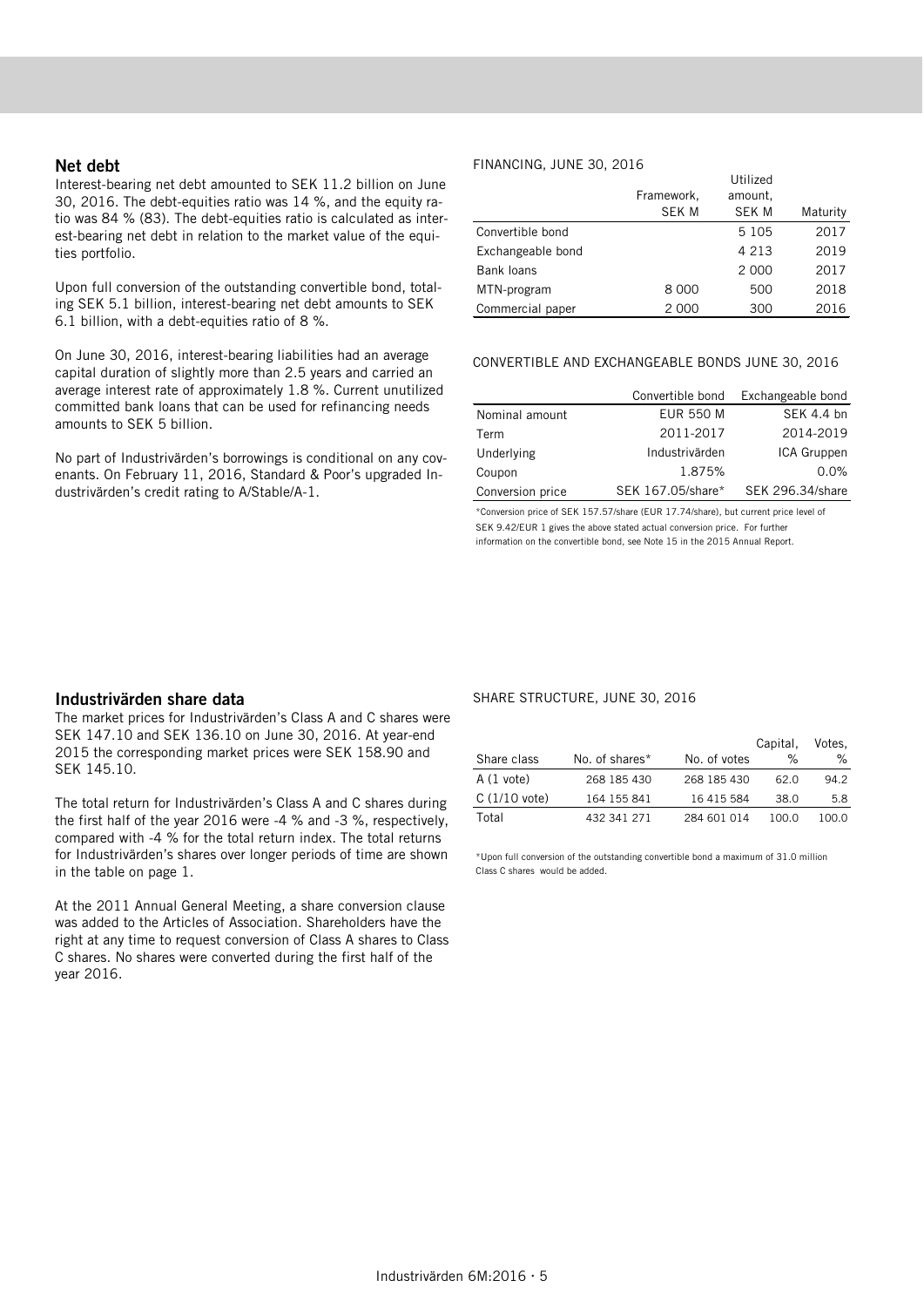# Board's assurance

The Board of Directors and President certify that the half-year interim report gives a true and fair presentation of the Parent Company's and Group's business, financial position and result of operations, and describes material risks and uncertainties facing the Parent Company and the companies included in the Group.

Stockholm, July 6, 2016 AB Industrivärden (publ)

| Fredrik Lundberg<br>Chairman | Vice Chairman Director                | Pär Boman Christian Caspar               |
|------------------------------|---------------------------------------|------------------------------------------|
| Bengt Kjell<br>Director      | Director                              | Nina Linander Annika Lundius<br>Director |
| Lars Pettersson<br>Director  | Helena Stjernholm<br>CEO and director |                                          |

# Financial calendar

Interim report January–September: October 6, 2016

# Contact persons

Sverker Sivall, Head of Corporate Communication Martin Hamner, CFO Helena Stjernholm, CEO

# Contact information

AB Industrivärden (publ) Box 5403, SE-114 84 Stockholm, Sweden Registered office: Stockholm Reg. no.: 556043-4200 Switchboard: +46-8-666 64 00 E-mail: info@industrivarden.se Website: www.industrivarden.net

# Ticker codes

INDUC:SS, Bloomberg INDUc.ST, Reuters INDU C, NASDAQ OMX

# Publication

This information is information that AB Industrivärden is obliged to make public pursuant to the EU Market Abuse Regulation and the Securities Markets Act. The information was submitted for publication, through the agency by the Head of Corporate Communication stated above, at 10:00 a.m. CET on July 6, 2016.

# Auditors' Review Report

Following is the auditors' review report of interim financial information prepared in accordance with IAS 34 and Ch. 9 of the Swedish Annual Accounts Act.

#### Introduction

We have reviewed the interim report for AB Industrivärden (publ) for the period January 1–June 30, 2016. The Board of Directors and President are responsible for the preparation and presentation of this interim financial information in accordance with IAS 34 and the Annual Accounts Act. Our responsibility is to express a conclusion on this interim report based on our review.

#### Focus and scope of review

We conducted our review in accordance with the International Standard on Review Engagements ISRE 2410, Review of Interim Report Performed by the Independent Auditor of the Entity. A review consists of making inquiries, primarily of persons responsible for financial and accounting matters, and applying analytical and other review procedures. A review is substantially less in scope than an audit conducted in accordance with the International Standards on Auditing (IAS) and other generally accepted auditing practices. The procedures performed in a review do not enable us to obtain a level of assurance that would make us aware of all significant matters that might be identified in an audit. Therefore, the conclusion expressed based on a review does not give the same level of assurance as a conclusion expressed based on an audit.

# Conclusion

Based on our review, nothing has come to our attention that causes us to believe that the interim report is not prepared, in all material respects, in accordance with IAS 34 and the Annual Accounts Act for the Group, and in accordance with the Annual Accounts Act for the Parent Company.

Stockholm, July 6, 2016 PricewaterhouseCoopers AB

Magnus Svensson Henryson Authorized Public Accountant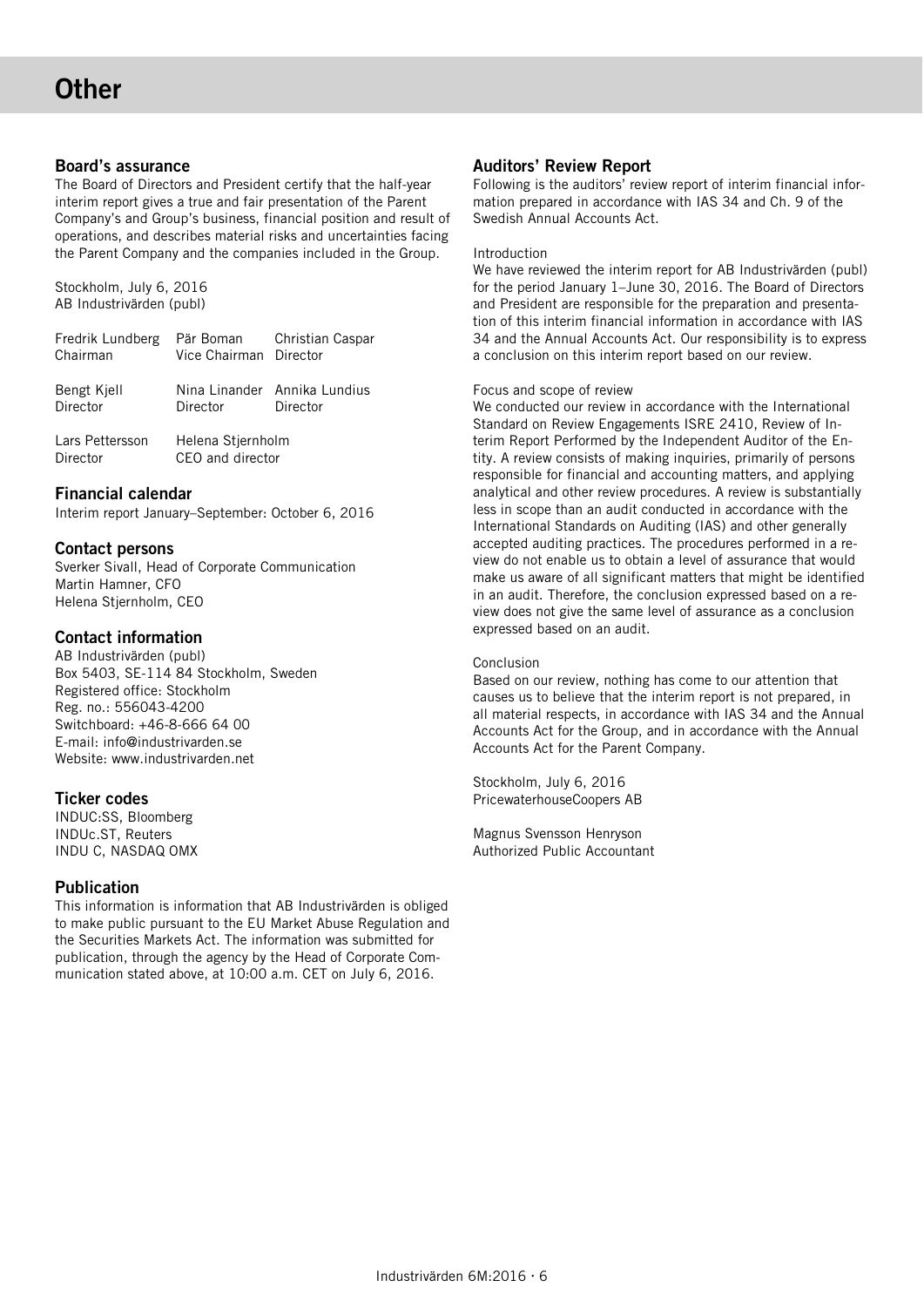# Financial statements

GROUP

|                                               | 2016      | 2015      | 2016      | 2015      | 2015      |
|-----------------------------------------------|-----------|-----------|-----------|-----------|-----------|
| <b>SEK M</b>                                  | Apr.-Jun. | Apr.-Jun. | Jan.-Jun. | Jan.-Jun. | Jan.-Dec. |
| <b>INCOME STATEMENT</b>                       |           |           |           |           |           |
| Dividend income from stocks                   | 1926      | 2019      | 3078      | 3 1 8 4   | 3 1 8 4   |
| Change in value of stocks, etc.               | $-2056$   | $-4275$   | 8         | 6 3 9 0   | 406       |
| Management cost                               | $-29$     | $-110$    | $-60$     | $-171$    | $-229$    |
| <b>Operating income</b>                       | $-159$    | $-2366$   | 3 0 2 6   | 9 4 0 3   | 3 3 6 1   |
| Financial items                               | $-50$     | $-66$     | $-101$    | $-137$    | $-257$    |
| Income after financial items                  | $-209$    | $-2432$   | 2925      | 9 2 6 6   | 3 1 0 4   |
| Tax                                           |           |           |           |           |           |
| Net income for the period                     | -209      | $-2432$   | 2925      | 9 2 6 6   | 3 1 0 4   |
| Earnings per share, SEK                       | $-0.48$   | $-5.63$   | 6.77      | 21.43     | 7.18      |
| Earnings per share after dilution, SEK        | $-0.53$   | $-5.63$   | 5.88      | 20.90     | 7.18      |
| STATEMENT OF COMPREHENSIVE INCOME             |           |           |           |           |           |
| Comprehensive income for the period           | $-209$    | $-2431$   | 2925      | 9 2 6 8   | 3 1 4 6   |
|                                               |           |           |           |           |           |
| BALANCE SHEET as per end of period            |           |           |           |           |           |
| Equities                                      |           |           | 80 514    | 87 756    | 81 835    |
| Non-current receivables, etc.                 |           |           | 494       | 645       | 466       |
| Total non-current assets                      |           |           | 81 008    | 88 401    | 82 301    |
| Cash and cash equivalents                     |           |           | 314       | 793       | 5         |
| Other current assets                          |           |           | 346       | 468       | 231       |
| Total current assets                          |           |           | 660       | 1 2 6 1   | 236       |
| <b>Total assets</b>                           |           |           | 81 668    | 89 662    | 82 537    |
| Shareholders' equity                          |           |           | 68 613    | 73 972    | 67850     |
| Non-current interest-bearing liabilities      |           |           | 6820      | 11 120    | 11 163    |
| Non-current non interest-bearing liabilities* |           |           | 552       | 1 207     | 1 1 2 2   |
| Total non-current liabilities                 |           |           | 7 3 7 2   | 12 3 27   | 12 2 8 5  |
| Current interest-bearing liabilities*         |           |           | 5 5 2 7   | 3 0 4 2   | 2 1 4 9   |
| Other liabilities                             |           |           | 156       | 321       | 253       |
| Total current liabilities                     |           |           | 5 6 8 3   | 3 3 6 3   | 2 4 0 2   |
| Total shareholders' equity and liabilities    |           |           | 81 668    | 89 662    | 82 537    |
| <b>CASH FLOW</b>                              |           |           |           |           |           |
| Cash flow from operating activities           |           |           | 2 9 6 0   | 2975      | 2775      |
| Cash flow from investing activities           |           |           | 901       | 2 0 2 0   | 1894      |
| Cash flow from financing activities**         |           |           | $-3552$   | $-4202$   | $-4664$   |
| Cash flow for the period                      |           |           | 309       | 793       | 5         |
| Cash and cash equivalents at end of period    |           |           | 314       | 793       | 5         |

\* Of which, the option components of the convertible bond and exhangeable bond, totaling SEK 468 M (1 091), which at the times of issue amounted to a combined total of SEK 934 M. \*\* Of which, dividends of SEK 2 162 (2 702) M paid to shareholders.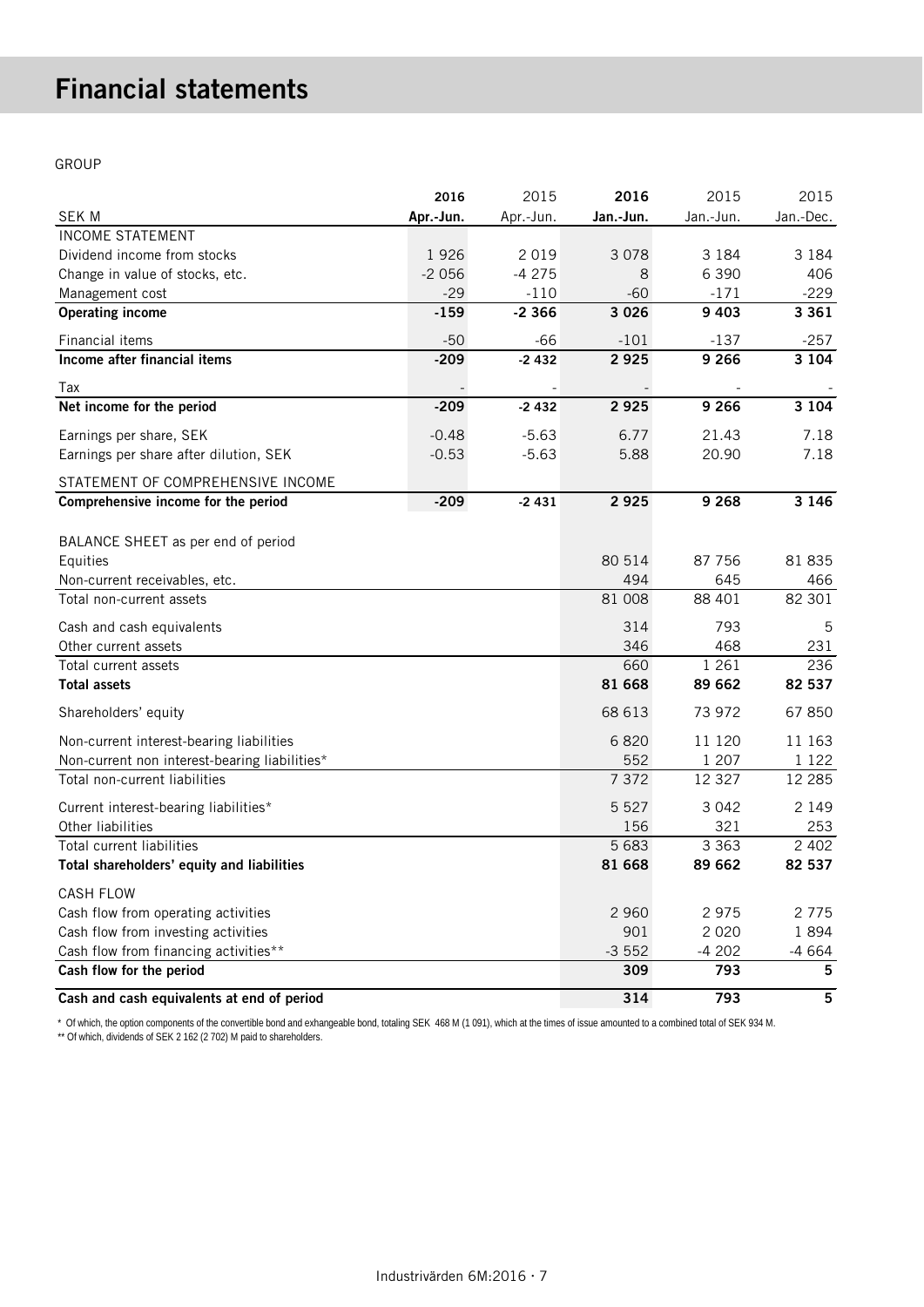|                                                   | 2016      | 2015      | 2015      |
|---------------------------------------------------|-----------|-----------|-----------|
| SEK M                                             | Jan.-Jun. | Jan.-Jun. | Jan.-Dec. |
| CHANGES IN SHAREHOLDERS' EQUITY                   |           |           |           |
| Opening shareholders' equity as per balance sheet | 67850     | 67 406    | 67 406    |
| Comprehensive income for the period               | 2925      | 9 2 6 8   | 3 1 4 6   |
| Dividend                                          | $-2162$   | $-2702$   | $-2702$   |
| Closing shareholders' equity as per balance sheet | 68 613    | 73 972    | 67 850    |
| INTEREST-BEARING NET DEBT at end of period        |           |           |           |
| Cash and cash equivalents                         | 314       | 793       | 5         |
| Interest-bearing assets                           | 801       | 1 0 6 5   | 659       |
| Non-current interest-bearing liabilities*         | 6820      | 11 120    | 11 163    |
| Current interest-bearing liabilities*             | 5 5 2 7   | 3 0 4 2   | 2 1 4 9   |
| Interest-bearing net debt                         | 11 232    | 12 304    | 12 648    |

\* Of which, convertible bond of SEK 5 105 M (4 874).

#### PARENT COMPANY

|                                            | 2016      | 2015      | 2015      |
|--------------------------------------------|-----------|-----------|-----------|
| SEK M                                      | Jan.-Jun. | Jan.-Jun. | Jan.-Dec. |
| <b>INCOME STATEMENT</b>                    |           |           |           |
| Operating income                           | 2 0 1 3   | 6631      | -143      |
| Income after financial items               | 1974      | 6 5 6 1   | $-261$    |
| Income for the period                      | 1974      | 6 5 6 1   | $-261$    |
| Comprehensive income for the period        | 1974      | 6 5 6 3   | $-219$    |
| BALANCE SHEET as per end of period         |           |           |           |
| Non-current assets                         | 44 209    | 50 538    | 43 603    |
| Current assets                             | 754       | 3 5 8 3   | 3 0 3 9   |
| <b>Total assets</b>                        | 44 963    | 54 121    | 46 642    |
| Shareholders' equity                       | 34 056    | 41 025    | 34 243    |
| Non-current liabilities                    | 5 3 7 2   | 10 327    | 10 285    |
| <b>Current liabilities</b>                 | 5 5 3 5   | 2769      | 2 1 1 4   |
| Total shareholders' equity and liabilities | 44 963    | 54 121    | 46 642    |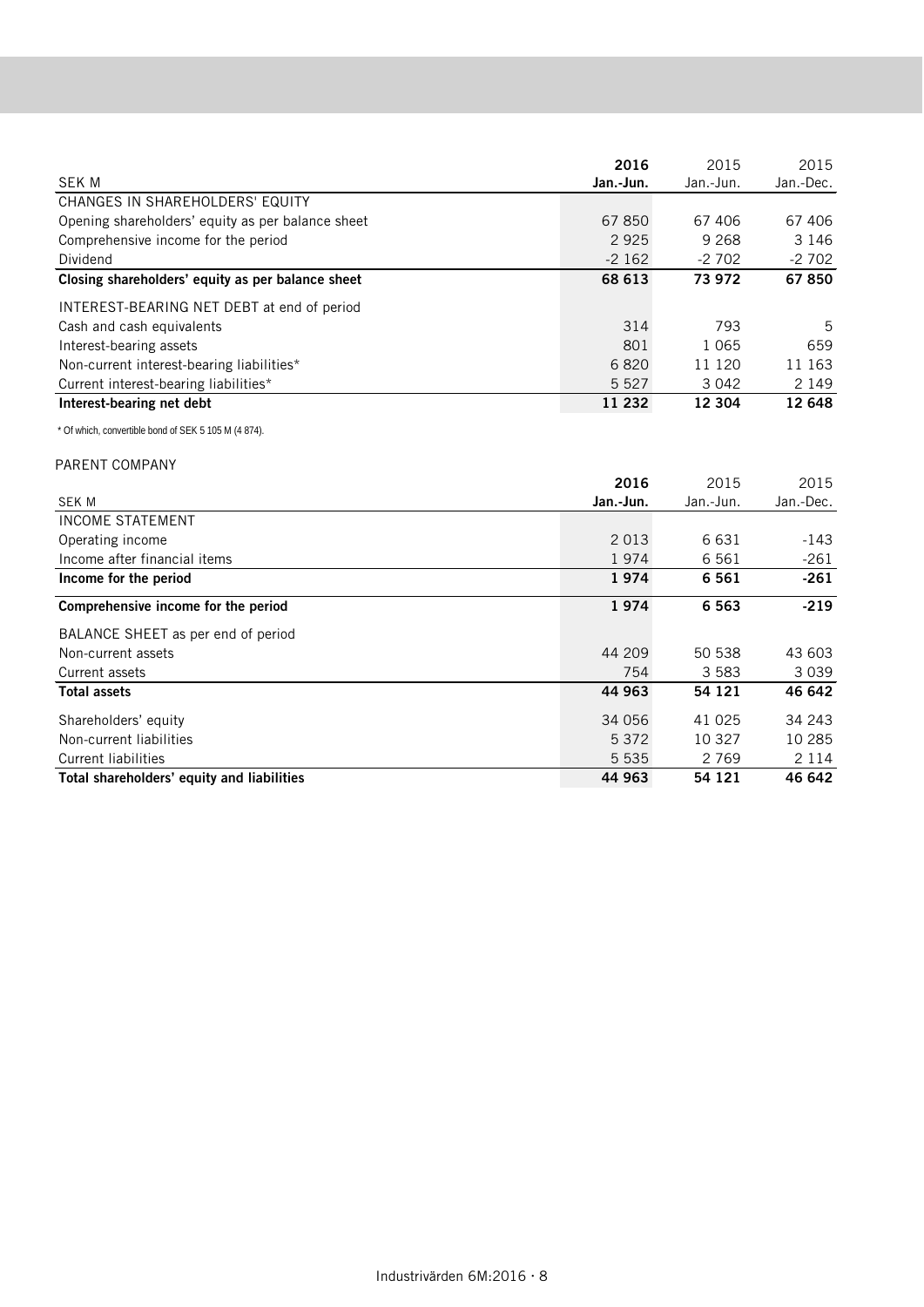# Accounting policies

This interim report has been prepared in accordance with IAS 34 Interim Financial Reporting. The consolidated financial statements have been prepared in accordance with International Financial Reporting Standards (IFRS) as endorsed by the EU, and the Swedish Annual Accounts Act. The Parent Company's financial statements have been prepared in accordance with RFR 2 – Accounting for Legal Entities, and the Swedish Annual Accounts Act. New or amended IFRSs and IFRIC interpretations have not had any effect on the Group's or Parent Company's earnings for financial position.

#### Alternative performance measures

The definitions for the alternative performance measures net asset value, debt-equities ratio, market value of the equities portfolio and interestbearing net debt are provided in the 2015 Annual Report. The equity ratio is defined as equity in relation to total assets. These alternative performance measures are essential for the understanding and evaluation of an investment company's business.

#### Fair value measurement of financial instruments

In accordance with IFRS 13, financial instruments are measured at fair value according to a three level hierarchy. Classification is based on input data that is used in measuring the instruments. Instruments in Level 1 are valued according to quoted prices for identical instruments in an active market. Instruments in Level 2 are valued in a valuation model which uses input data that are directly or indirectly observable in the market. Instruments in Level 3 are valued using a valuation technique based on input data that are not observable in a market.

Responsibility for fair value measurement, which is based on documentation produced by the company's risk manager, rests with management. ISDA master agreements exist with the pertinent counterparties.

| 6/30/2016                  | Level 1 | Level 2 | Level 3 | Total  |
|----------------------------|---------|---------|---------|--------|
| <b>Assets</b>              |         |         |         |        |
| Equities                   | 80 349  |         | 165     | 80 514 |
| Short term investments     | 121     |         |         | 121    |
| Derivatives                | 43      | 14      |         | 57     |
| <b>Total assets</b>        | 80 513  | 14      | 165     | 80 692 |
|                            |         |         |         |        |
|                            |         |         |         |        |
|                            | Level 1 | Level 2 | Level 3 | Total  |
| Liabilities                |         |         |         |        |
| Non-current liabilities    |         |         |         |        |
| Option component of        |         |         |         |        |
| exchangeable bond          |         | 443     |         | 443    |
| Derivatives                |         | 89      |         | 89     |
| <b>Current liabilities</b> |         |         |         |        |
| Option component of        |         |         |         |        |
| convertible bond           |         | 25      |         | 25     |
| Derivatives                | 35      | 18      |         | 53     |
| <b>Total liabilities</b>   | 35      | 575     |         | 610    |

No changes have been made between levels compared with the preceding year.

# Risks and uncertainties

The dominant risk in Industrivärden's business is share price risk, i.e., the risk of a decrease in value caused by changes in share prices. A 1% change in the share price of the holdings in the equities portfolio as per June 30, 2016, would have affected its market value by approximately +/– SEK 800 M.

# Related party transactions

During the first half of the year 2016, dividend income was received from associated companies.

# Resolutions at Annual General Meeting

The 2016 Annual General Meeting was held on May 9, at which the following resolutions, among others, were made. The dividend was set at SEK 5.00 (6.25) per share. Pär Boman, Christian Caspar, Bengt Kjell, Nina Linander, Fredrik Lundberg, Annika Lundius and Lars Pettersson were re-elected as directors on the Board. Helena Stjernholm, who is CEO of Industrivärden and director of Ericsson, Sandvik and Volvo was elected as new director. Fredrik Lundberg was re-elected as Chairman of the Board.

# Management change

On July 1, 2016, Fredric Calles left Industrivärden's Executive Management team and his position as Head of the Equities Market function. This is a result of the company's refined strategy entailing a stronger focus on the investment operations and active ownership.